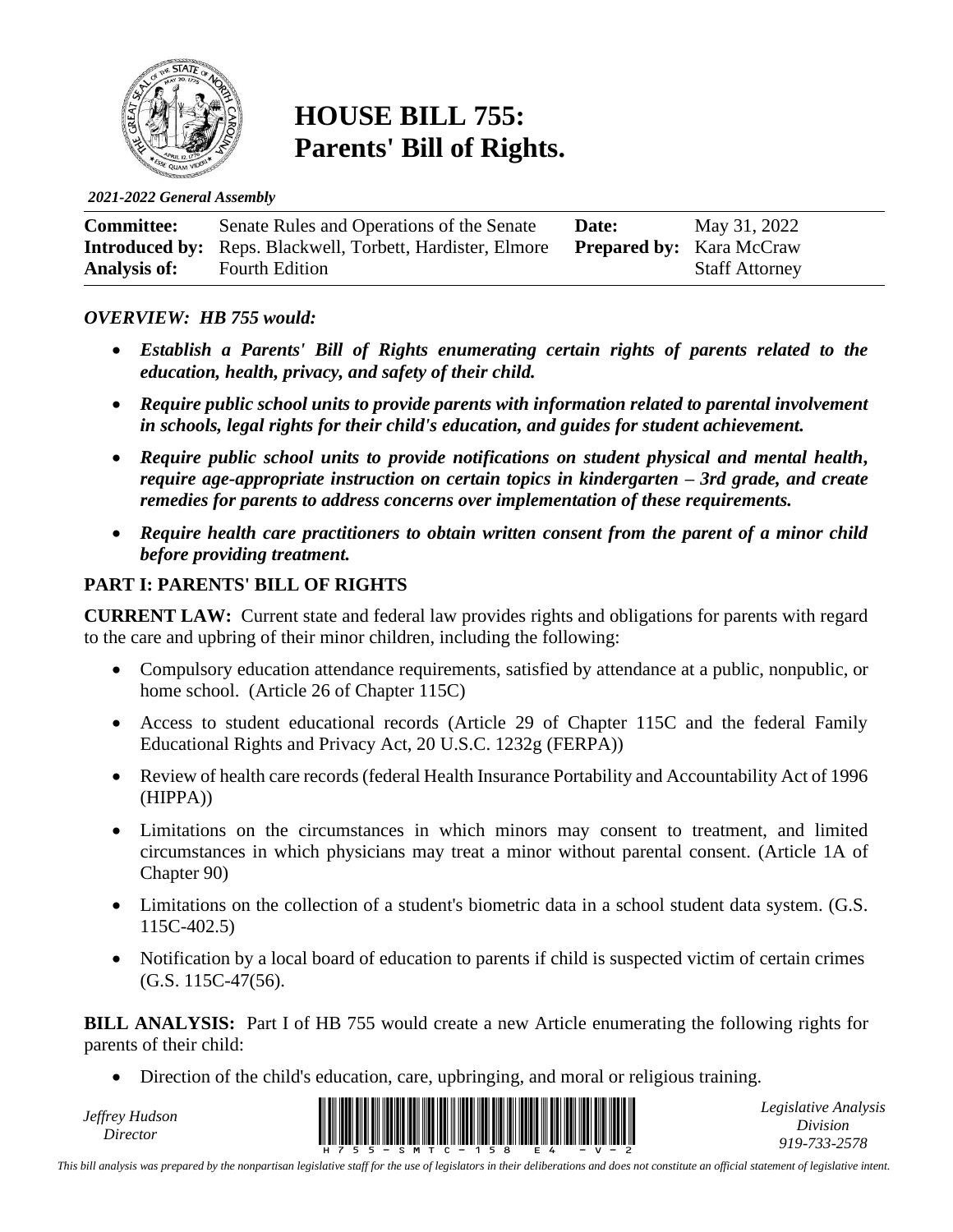*Page 2*

- Selection of qualifying school to comply with compulsory attendance laws.
- Access and review student education records under FERPA.
- Make health care decisions, unless otherwise provided by law.
- Access and review medical records under HIPPA, unless the parent is the subject of a criminal or abuse and neglect investigation against the child and the investigator request the information not be released to the parent.
- Prohibit the creation, sharing, or storage of biometric scans, blood, or DNA without written consent, unless authorized by a court order or for a juvenile in custody of law enforcement.
- Prohibit the creation by a State, political subdivision, or public school unit of a video or voice recording without prior written consent, except in court proceedings, criminal or abuse and neglect investigations, safety demonstrations, academic or extracurricular activities, classroom instruction, photo identification cards, or security surveillance.
- Prompt notification if a State, political subdivision, or public school unit employee suspects a criminal offense has been committed against his or her child, unless reporting the incident would impede a criminal or child welfare investigation.

The new Article clarifies that the parental rights do not authorize parents to engage in unlawful conduct or to abuse or neglect their child and that State, political subdivision, or public school unit employees, and courts can act in the official capacities.

The new Article would establish that a State, political subdivision, or public school unit employee that encouraged or coerced a child to withhold information from the child's parent could be subject to disciplinary action.

#### **PART II. PARENTAL GUIDES AND NOTIFICATIONS**

**CURRENT LAW:** Current state and federal law provides for certain information and opportunities to be provided to parents, including the following:

- Decisions for participation in reproductive health and safety education programs. (G.S. 115C-81.30)
- Medical or religious exemptions from immunization requirements. (G.S. 130A-156 and G.S. 130A-157)
- Evaluations of their child for identification as a child with a disability. (Article 9 of Chapter 115C and federal Individuals with Disabilities Education Improvement Act, 20 U.S.C. 1400 (IDEA))
- Purchase of textbooks and other supplementary instructional materials. (G.S. 115C-102)
- Access to information on the State public education system and local school. (G.S. 115C-47(58) and Article 8B of Chapter 115C)
- Opt-out opportunities for data collection on certain types of surveys. (G.S. 115C-402.15)
- Information on promotion requirements for 3rd grade students and supports for reading development (Part 1A of Article 8 of Chapter 115C)
- Policies to increase parental involvement. (G.S. 115C-47(54))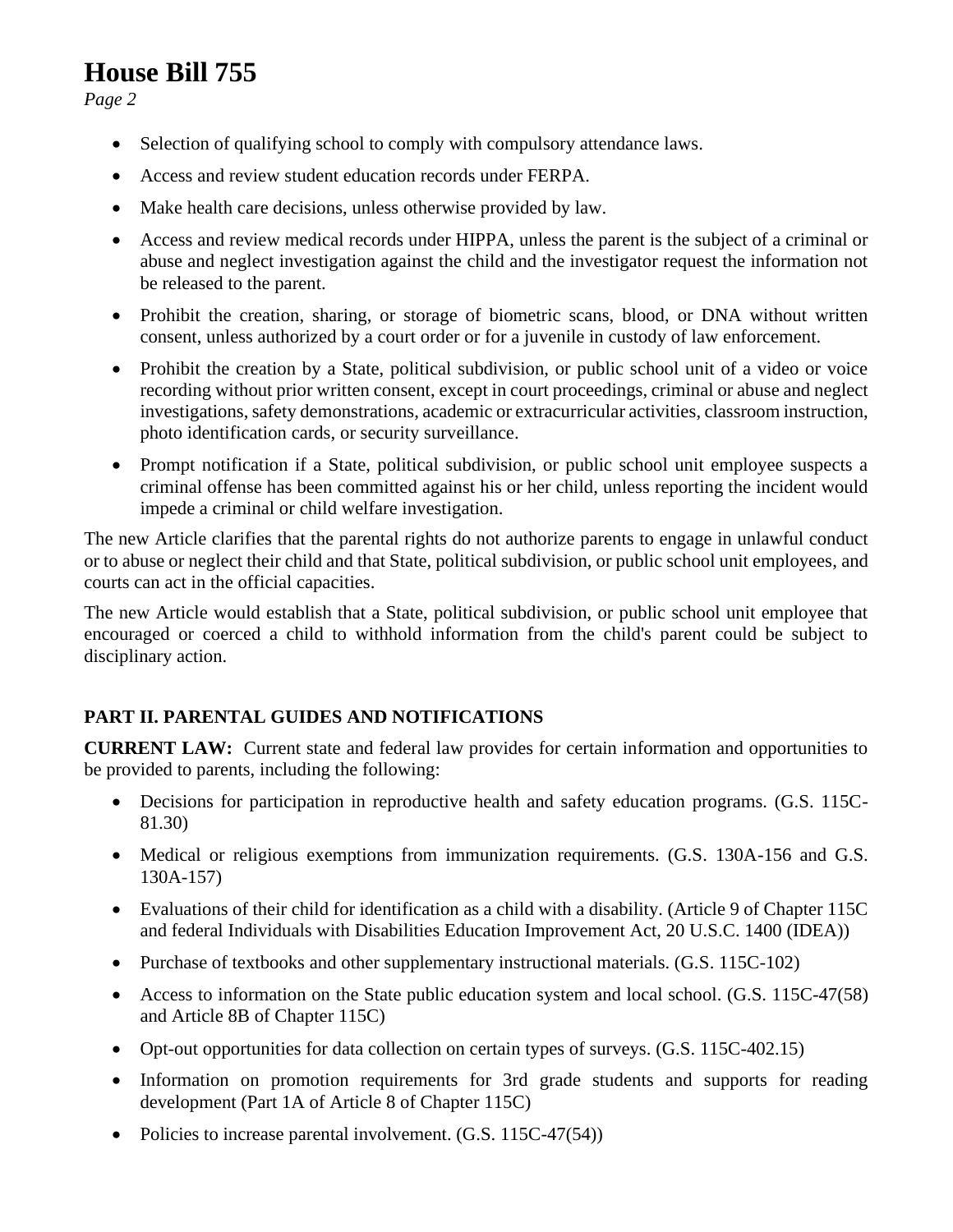*Page 3*

• Encouragement to eligible secondary students to enroll in rigorous coursework. (G.S. 115C-174.26)

**BILL ANALYSIS:** HB 755 would establish a new Part 3 in Article 7B of Chapter 115C which would require public school units to establish policies and provide information to involve parents in their child's education as follows:

- Parents' Legal Rights Display and inform parent of legal rights, including the right to:
	- o Make decisions for participation in reproductive health and safety education programs.
	- o Seek exemptions from immunization requirements.
	- o Review statewide standardized assessment results.
	- o Request an evaluation of their child for identification as a child with a disability or as academically or intellectually gifted.
	- o Inspect and purchase textbooks and other supplementary instructional materials.
	- o Access information on promotion and retention, including high school graduation requirements.
	- o Receive regular report cards that show academic performance, conduct, and attendance.
	- o Access information on the State public education system.
	- o Participate in parent-teacher organizations.
	- o Opt-out of data collection on certain types of surveys.
	- o Review available records of materials their child borrowed from a school library.
- Parents' Guide to Student Achievement Based on minimum standards established by the State Board of Education, provide the following information on educational progress and how to help their child succeed in school at the beginning of each school year, including:
	- o Promotion requirements.
	- o Course of study, textbooks, and other instructional materials for their child.
	- o Their child's progress towards achieving academic proficiency,
	- o Qualifications of their child's teachers, including licensure status.
	- o School entry requirements, including immunizations.
	- o Parental actions that can strengthen the child's academic progress, citizenship skills, realization of high expectations and goal-setting, and communication between school and home.
	- o Services available for parents and their child, such as tutoring, mentoring, and advising.
	- o Opportunities for parental participation in schools.
	- o Opportunities for the parent's child to participate in rigorous academic programs.
	- o Educational choices available to parents, including types of public school units, nonpublic schools, choices within public schools, and scholarship grant programs.
	- o Rights of students with disabilities.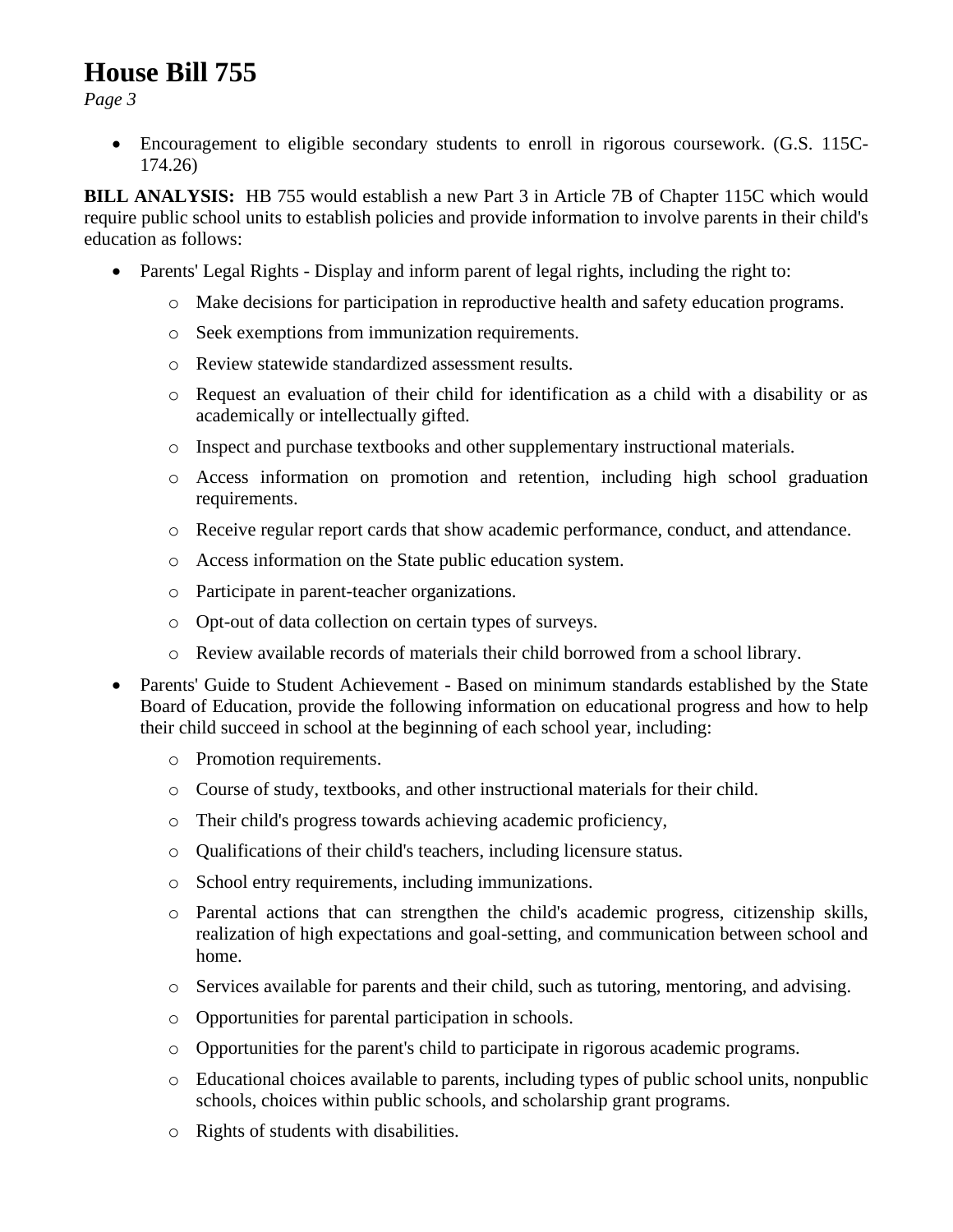*Page 4*

- o Contact information for the school and public school unit offices.
- o Resources for student health, including immunization information.
- Public School Unit Policies on Parental Involvement Adopt specific policies on how to involve parents in schools, including:
	- o Links to community services.
	- o Opportunities for parental involvement in family involvement programs, student advisory councils, school volunteer programs, and other activities.
	- o Improving parent and teacher cooperation in the child's education.
	- o Requiring effective communication by principals on use of textbooks.
	- o Establishing procedures for parents to:
		- Learn about the course of study and supplementary instructional materials.
		- Object to textbooks and supplementary materials.
		- Review materials and make decisions for participation in reproductive health and safety education programs.
		- Learn about curricular and extracurricular activities and clubs at the school.
- The bill would establish a timeline for parents to request and receive any information required to be provided under this Part and would direct governing boards to establish procedures for requesting information and an appeals process. If the parent has not received the information from the principal within 20 days or received notice that the request will be fulfilled within 10 days, the parent may request the information from the superintendent. If information is not received from the superintendent within 20 days, the information may be requested from the governing board and must be placed on the agenda at the next meeting occurring more than 3 business days after the appeal. The governing board's decision is final.

HB 755 would also establish a new Part 4 in Article 7B of Chapter 115C to provide notifications related to student physical and mental health and create other restrictions as follows:

- Public school units must notify parents regarding each of the following:
	- o Health care services offered at the school and the right to consent to such services.
	- o At the beginning of each school year, remedies for parental concerns.
	- o For students in graded kindergarten 3rd grade, copies of any student well-being questionnaire or health screening form in advance and means to consent to use.
	- o Prior to or contemporaneous with changes, notice of changes in services or monitoring of the child's mental, emotional, or physical health or well-being and the school's ability to provide a safe and supportive learning environment.
	- o Prior to changes in the name or pronoun used for a student in school records or by school personnel, notice to the parent of the change.
- Public school units shall require school personnel to encourage children to discuss their well-being with parents and facilitate discussions of issues with parents.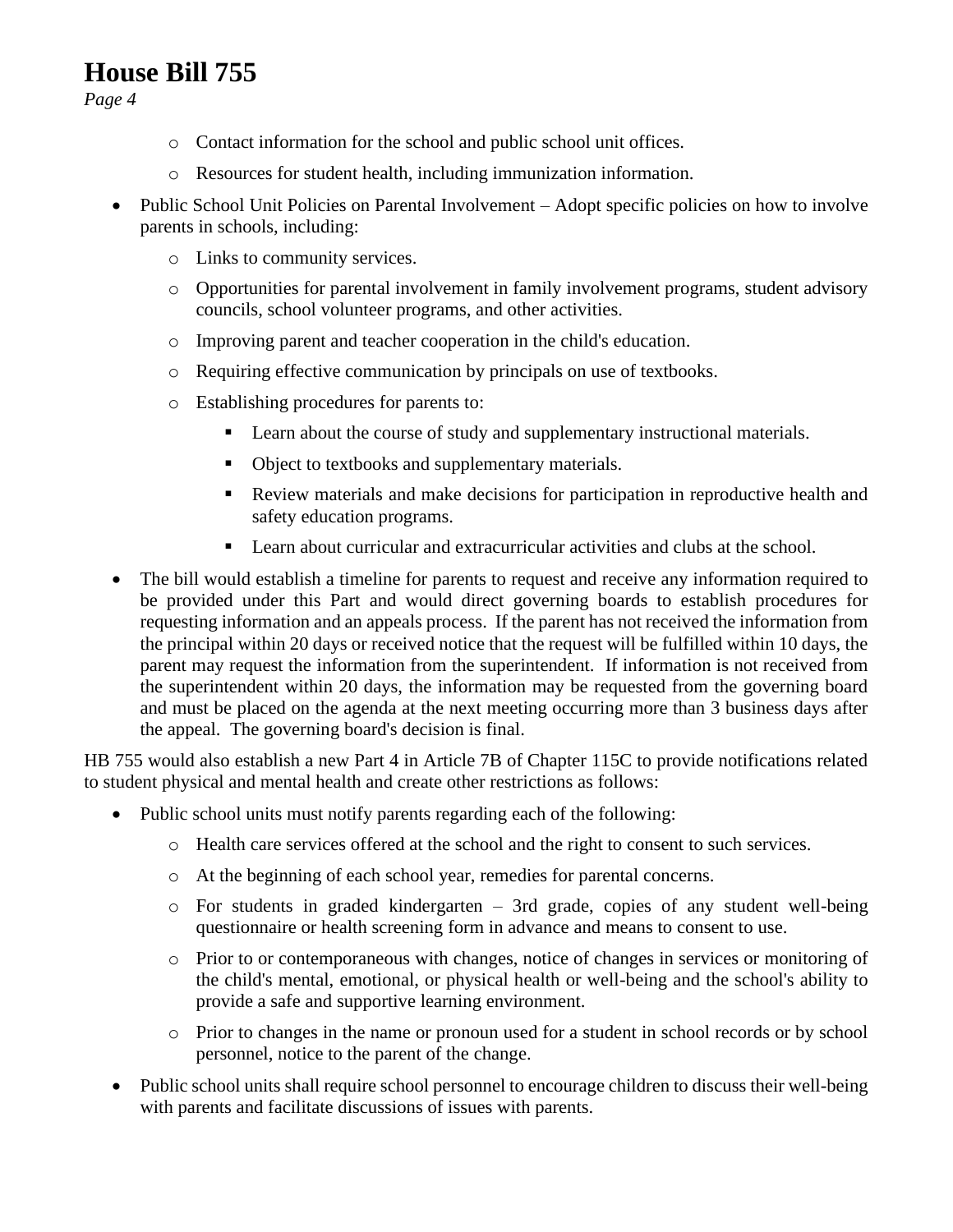*Page 5*

- Parents cannot be limited in accessing education and health records except when the parent is the subject of a criminal or abuse and neglect investigation or when a reasonably prudent person would believe disclosure would result in the child becoming an abused or neglected juvenile.
- Public school units could not adopt forms or procedures that prohibited employees from notifying parents about a child's health or well-being or a change in services or monitoring, or that encouraged a child to withhold health or well-being information or changes in services or monitoring from the parent.
- Instruction on sexual orientation and gender identity would not be permitted in the curriculum provided in kindergarten through third grade.
- Governing boards would be required to adopt procedure to address concerns about procedures or practices under this Part and a process for resolving concerns within 7 days of notification. If the concern in unresolved after 30 days, the public school unit would provide a statement of reasons for lack of resolution. A parent could then either:
	- o Request a parental concern hearing before the State Board of Education, and have the matter reviewed by a hearing officer who would recommend a decision to the State Board of Education.
	- o Bring a declaratory judgment action for injunctive relief.
- The Department of Public Instruction would develop student services guidelines, standards, and frameworks by June 30, 2023, and all student support services training for school personnel would be required to adhere to those requirements

**EFFECTIVE DATE:** This Part would become effective when it became law, and apply beginning with the 2022-2023 school year.

#### **PART III: PARENTAL AUTHORIZATION FOR HEALTH CARE OF MINORS**

**CURRENT LAW:** Article 1A of Chapter 90 governs treatment of minors.

Physicians may treat a minor without parental consent in the following circumstances:

- The parent cannot be located during the time the minor needs to receive treatment.
- The child's identity is unknown.
- The necessity for immediate treatment is so apparent that efforts to secure approval would delay treatment and endanger the life of the child.
- Efforts to contact the parent would result in a delay that would seriously worsen the physical condition of the child.
- The parent refuses to consent to a procedure, and the necessity for immediate treatment is so apparent that the delay required to obtain a court order would endanger the life or seriously worsen the physical condition of the child, and two physicians agree that the procedure is necessary to prevent immediate harm to the child.

The refusal of a physician to treat as minor without parental consent is not grounds for a civil action or criminal proceedings against the physician. A physician who treats a minor without parental consent as provided in this Article is not liable in any civil or criminal action for failure to obtain permission.